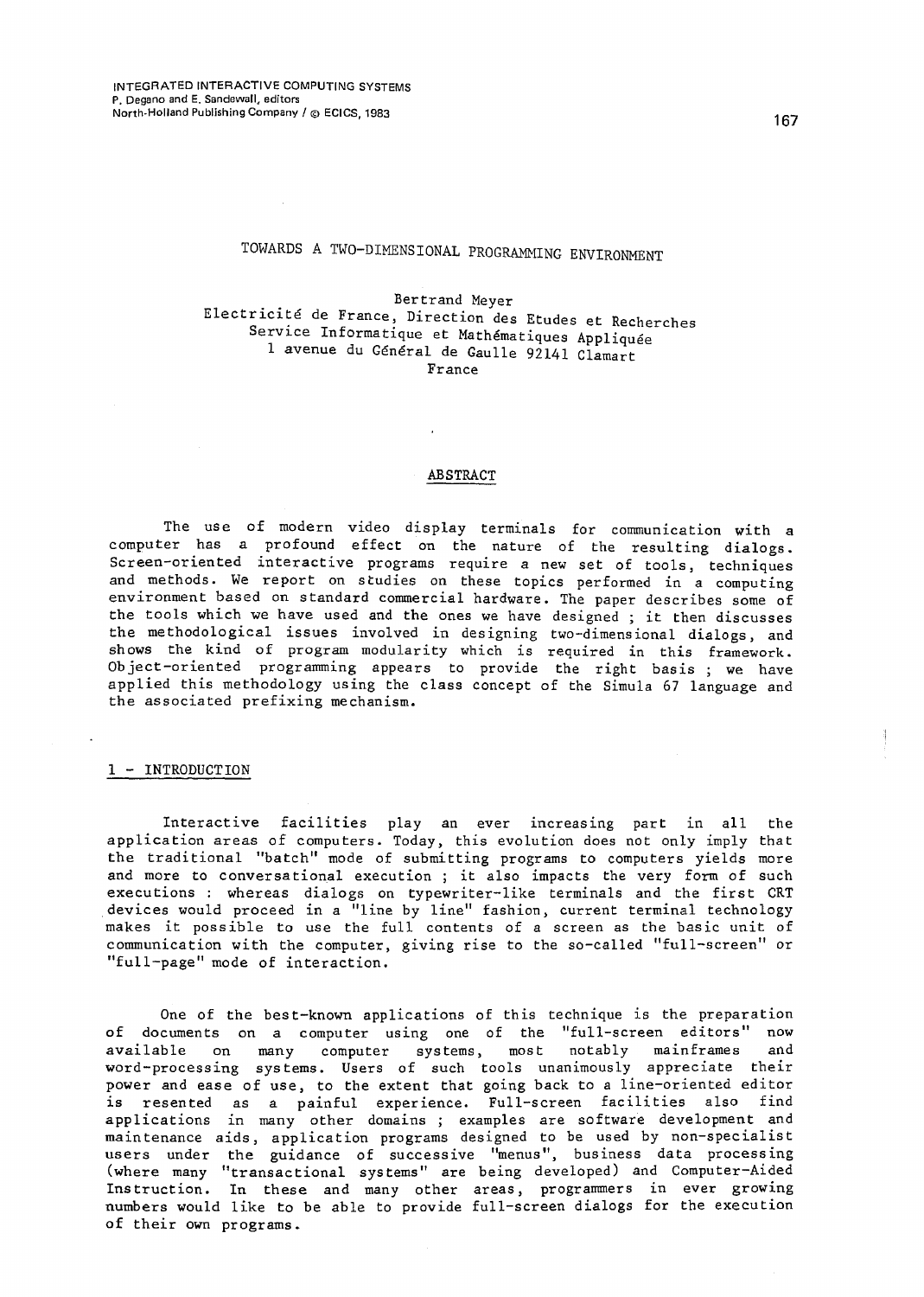The construction of such dialogs implies that the texts to be exchanged between the programs and their users are two-dimensional ; this requirement adds a new set of difficulties to the general problems of conversational programming, which are themselves far from being fully mastered (in particular as regards the human engineering, or ergonomic, aspect of dialogs). This paper studies some of these problems, and describes some of the solutions which have been implemented at the Direction des Etudes et Recherches of Electricite de France (EDF), laying the basis for what may be called a two-dimensional programming environment. The discussion focuses on three of the basic issues<br>of software engineering, as applied to two-dimensional interactive of software engineering, as applied programming: tools, methods and languages. The ergonomics of dialog systems, which is another important topic, is touched upon only briefly.

In some respects, it may be felt that the discussion below lags behind the current "frontier" technology in hardware and software. In particular, we limit ourselves to the manipulation of text objects, even though considerable experience has been gained in recent years in two neighbouring domains, namely graphics systems and Computer-Aided Design, where more complicated visual objects are processed. It is clear, on the other hand, that some research laboratories have developed two-dimensional environments which are more sophis tica ted than the one described here ;. two examples worth noting are the set of tools built around LISP /14, 15/ and the Xerox PARC SMALLTALK system /3/, which utilizes special-purpose terminals and a dedicated operating system.

On the other hand, the tools which are described in this paper do not appear to be so commonly available in the most widely used environments, appear to be so commonly available in the mose widely used environments, quite interesting in this respect to study two recent papers in the Communications of the ACM on the subject of interactive programming /4, 10/ ; although quite different from one another, they both discuss how successive questions should be asked from users, how mnemonics and keywords should be designed, how errors should be dealt with, etc. ; both implicitly assume that the dialog considered proceeds in a completely sequential, line-by-line fashion, without even considering that there may exist other cases. Much of the discussion in these papers becomes pointless when one goes to a two-dimensional environment.

Furthermore, an important characteristics of the tools described below should be emphasized, namely the fact that they were developed and are being used in a standard "production" environment rather than in a computer science laboratory. The computing center at the Direction des Etudes et Recherches of EDF is based on IBM hardware (3081, 3033, 370-168, 4341, etc.) under the<br>MVS-SP operating system. The time-sharing system is TSO: full-screen operating system. The time-sharing system is TSO; full-screen terminals are of the IBM 3270 or compatible series; most of them are 3278, 3279-2B and 3279-3B models (the latter having seven colors, semi-graphic possibilities and various other options). Most application programs are written in Fortran. This environment (which also includes a Cray-l and many other computers) is quite representative of many large classical computing centers.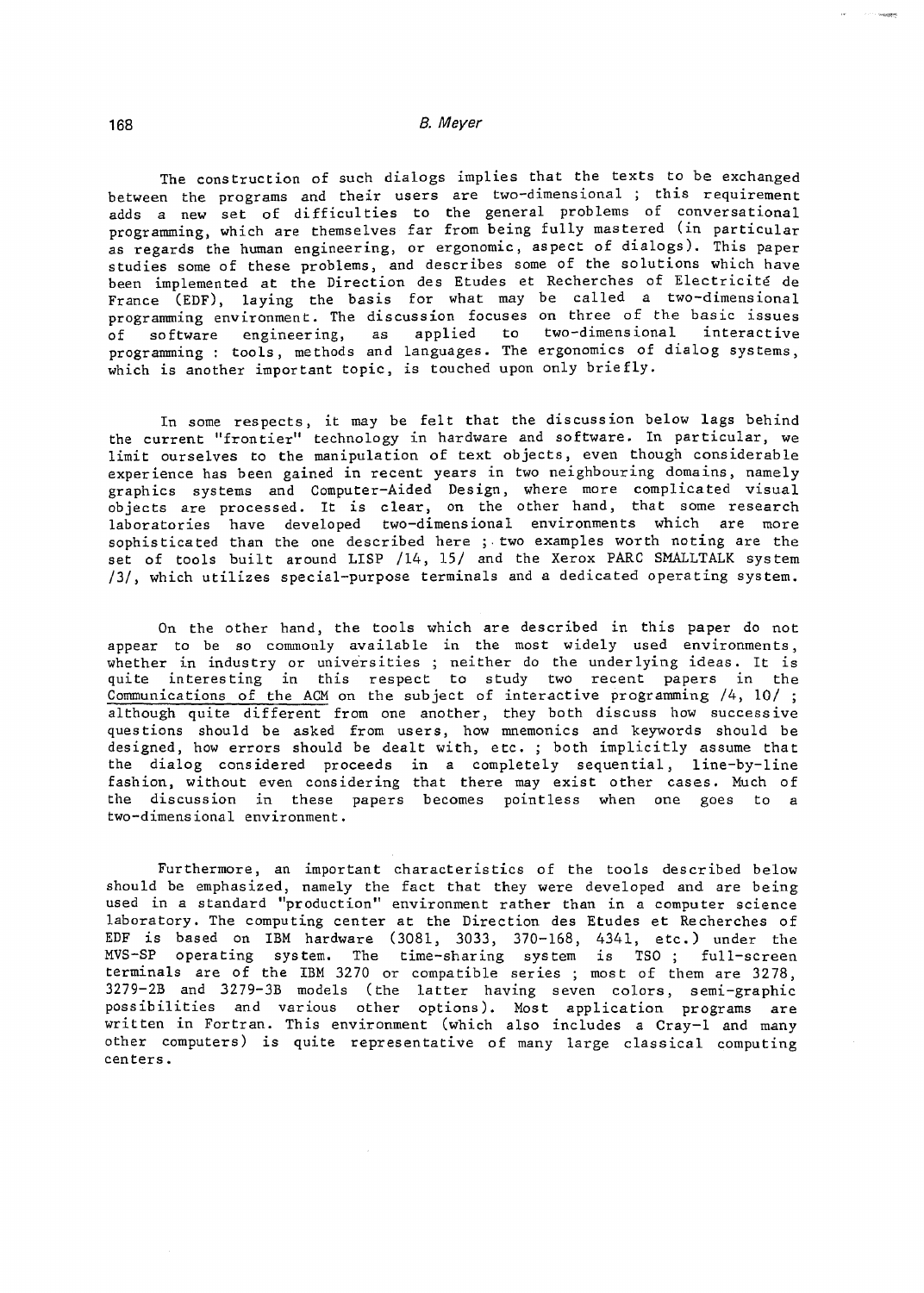## 2 - THE CHARACTERISTICS OF TWO-DIMENSIONAL DIALOGS

The usefulness of two-dimensional dialogs stems from the combination of three properties :

- The second dimens ion as such, which provides the program user with an overview of a full page of text, rather than just a single line;
- The use of a page as unit of communication with the computer, which allows the user to design first an overall sketch and then look back on his decisions, correct errors, reverse some choices, before he sends a page of information to the system;
- The default facility, which makes it possible for the program to fill some zones where user response is expected by predetermined values, so that the user will only have to write the answers if they are different from these values, but not if the questions are unneeded in his particular case, or call for the same answer as in the previous use of the system (one of the criticisms heard most frequently from users of non-page-oriented interactive programs is that one must answer a whole bunch of seemingly useless ques tions every time one starts using the system).

It should be noted here that a good page-mode interactive program should keep a profile of every user, so that the default answer suggested for each question will be the one chosen by the user during the last execution of the program, rather than a fixed value assumed to suit all users.

Below is an example of a full-page dialog. It is extracted from the FORTRAN command procedure in our AL library (see section 3) and shows the first three screens to be filled when running a Fortran program : the user types in the names of the files containing source and object code. the destination of printouts, the compiling options, the libraries used, etc. It is easy to imagine how many successive questions would have to be answered in an equivalent line-by-line dialog ; most answers would be indentical from one use of the procedure to the next. If full-screen is not available, the designer of such a dialog constantly faces the contradictory demands of two categories of users : the sophisticated ones, who would like to use many advanced features and thus request many options, i.e. many questions; and the more numerous "vulgar" users, who use standard options and want short dialog sessions.

Worth noting is the presence of an option called "same as last time" which allows the user, from then on, to remain entirely silent, and directs the system not to ask any more questions. This option is particularly useful in a repetitive task such as the test of a given module.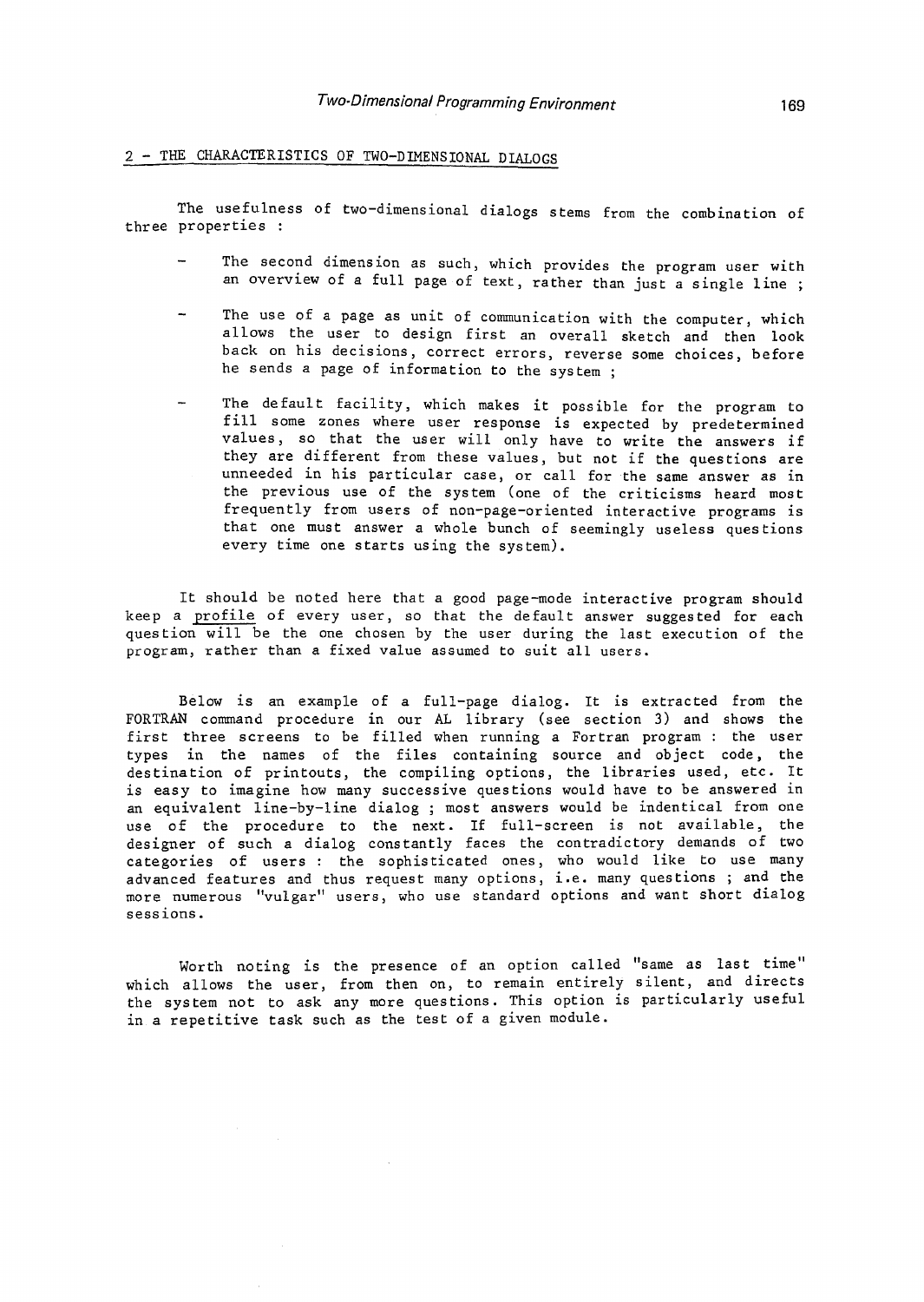$\langle \phi, \cdot \rangle = \langle \phi, \cdot \rangle$  (single

**-------------------------------------------------------------------------------**

| HELLO BERTRAND<br>WELCOME TO THE AL FORTRAN EXECUTION SYSTEM |                         |
|--------------------------------------------------------------|-------------------------|
| PLEASE CHECK THE APPROPRIATE BOX:                            |                         |
| SAME AS LAST TIME<br>$\sim$                                  | $=$ = $\rightarrow$ / / |
| COMPILATION, LINK-EDIT, EXECUTION                            | $=$ ==) / /             |
| LINK-EDIT, EXECUTION                                         | $=$ = $\frac{1}{2}$ / / |
| EXECUTION                                                    | $==)$ / /               |

# COMPILATION, FORTRAN IV EXTENDED

| NAME OF THE FILE CONTAINING SOURCE CODE                                     |                                           |                     | $==)$ tryit.fort(first) |
|-----------------------------------------------------------------------------|-------------------------------------------|---------------------|-------------------------|
| COMPILATION LISTING DESTINATION<br>(TER, PRT, LOC, DMY, SYS=x or file name) |                                           | $==)$ prt           |                         |
| CLASS (only if SYS=C, R, S or U)                                            |                                           | $==)$               |                         |
| NAME OF THE FILE FOR OBJECT CODE                                            |                                           |                     | $==)$ tryit.obj(first)  |
| COMPILER OPTIONS :                                                          | OPTIMIZATION LEVEL<br>GENERATED CODE LIST | $==) 2$<br>$==)$ no |                         |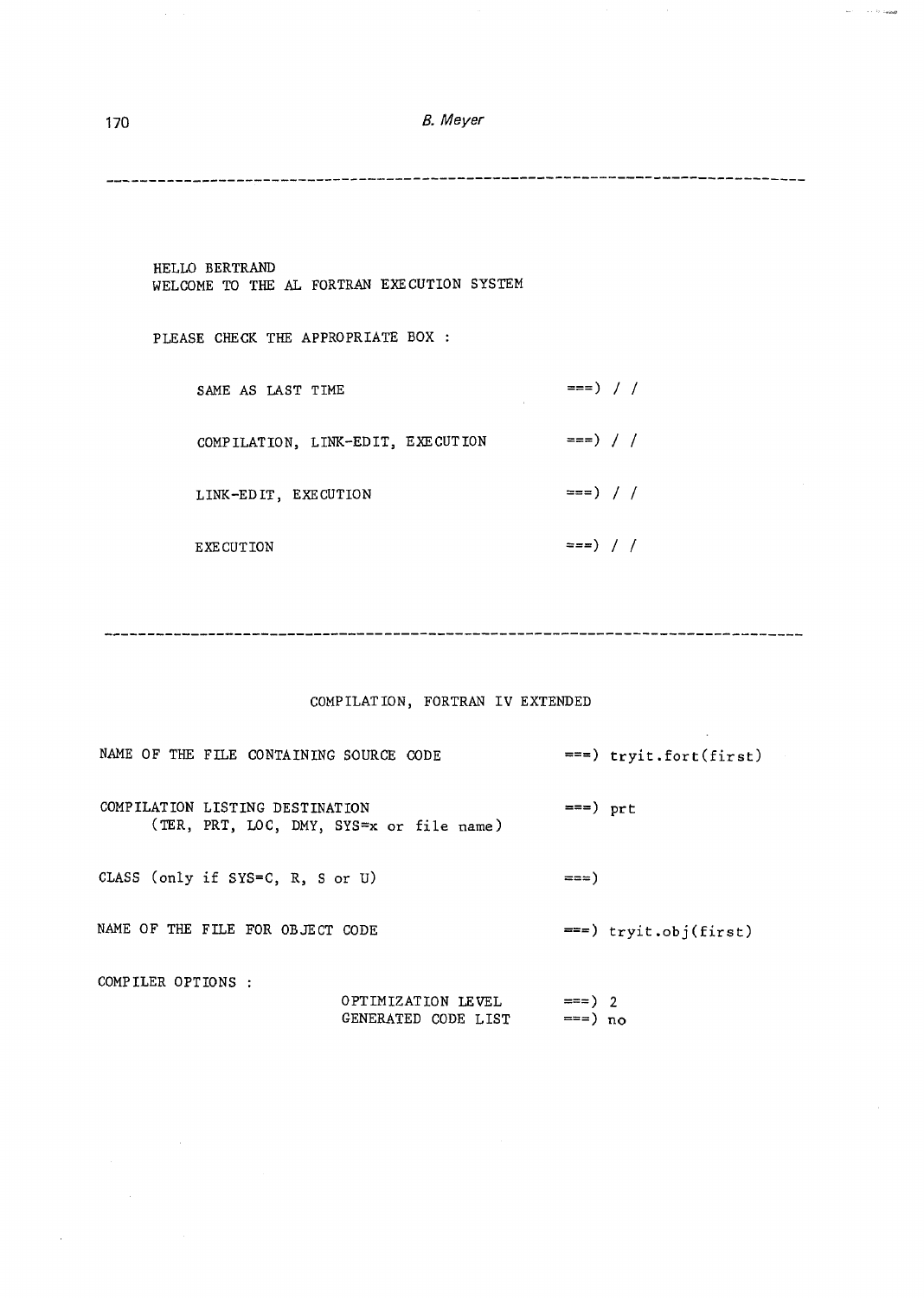**-------------------------------------------------------------------------------**

--- COMPILATION WAS OK ---

LINK-EDIT

NAME OF THE FILE CONTAINING OBJECT CODE ===) tryit.obj(first) LIBRARIES TO BE INCLUDED You may request a library by giving either : - a keyword (FORTLIB, GENERALE, IMSL, LINPACK, BENSON, ATELBIB...) - the actual name of a file containing the library in load module form.  $==$ ) fortlib ===) 'edf.myownlib.load' ===)  $'$ edf.peterslib.load'  $==$  $==$  $==)$  $==)$  $==$ ) generale **-------------------------------------------------------------------------------**

It may be said without overstating the argument that, for the programmer who writes systems having this kind of interaction with their users, the leap from traditional, line-by-line conversational programs to page-oriented ones is as big as the leap from non-interactive "batch" programming to line-oriented interactive programming. The new discipline may (perhaps emphatically) be called "two-dimensional programming" ; the second, vertical dimension introduced by screen dialogs raises many important issues with respect to the methods, techniques and tools of interactivity.

### 3 - COMMAND PROCEDURES THE DIALOG MANAGER AND THE AL LIBRARY

The first tool which is available to our users is one which is distributed by the manufacturer. IBM has recently released /8/ a new version of SPF (System Productivity Facility, previously known as Structured Programming Facility), a subsystem of TSO, the basic interactive system under MVS. The main characteristics of SPF, which make it rather nice to use for such functions as text editing or file management, are the following :

- the use of two-dimensional dialogs ;

- the presence of "user profiles" which keep useful information from one interactive session to the next
- a particular technique for error processing.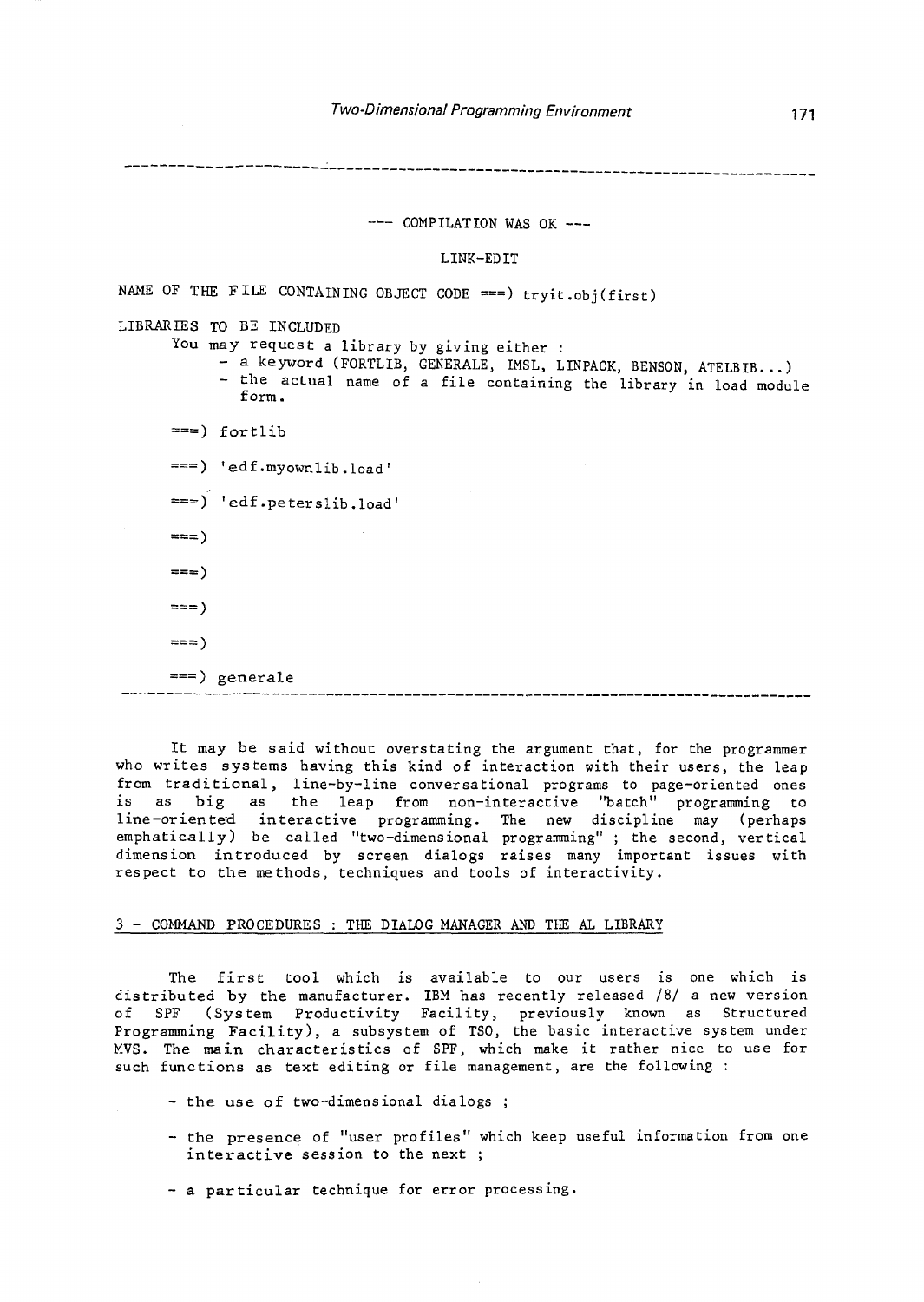------------------------------------------

The main improvement brought about by the new version of SPF is the set of functions called the "Dialog Manager" /9/. Thanks to this facility, any programmer writing command procedures in the command language of TSO may use some of the internal tools and techniques of SPF, thus being able to take full advantage of the three properties mentioned above.

The dialog manager may be called through special functions which have been added to the TSO command language. It is not, however, easy to use for novice or occasional users; neither is it readily interfaced with application programs (in particular those written in Fortran). Its main use in our environment so far has been the implementation of a general-purpose command procedure library, called AL (Atelier Logiciel).

The AL library currently contains some forty procedures which encompass a wide spectrum of tools : access to compilers of the various available languages (Fortran, Cobol, assembly, Algol W, Pascal, Simula 67, Reduce), file manipulation and management, use of specialized programs, access to on-line documentation, etc. Until recently, all were line-oriented conversa tional procedures, suffering from the drawbacks mentioned above. It is interesting to note that our desire to keep the dialogs simple, and thence to limit the number of available options, had resulted in the proliferation of "customized" versions of the more popular procedures : programmers would copy and modify them, thus hampering our efforts to maintain and improve them.

With the development of two-dimensional versions, these problems have disappeared : we may now afford to include many options, since the user's choices are remembered from one session to the next and he will usually change few of them each time ; no more tedious recoding of the same values is required. During the first use of a procedure, default standard values are pre-filled by the system.

Currently available two-dimensional procedures in AL include Fortran IV (of which the dialog in section 2 was an example), Fortran VS (offering access to the IBM version of Fortran 77), Simula 67, Pascal, Algol W, Cobol, Apothèce (a system for the management of program libraries). The entire library will be progressively adapted.

#### 4 - TOOLS FOR TWO-DIMENSIONAL APPLICATION PROGRAMMING : GESCRAN

Once one has discovered the delights of two-dimensional interactivity, perhaps through the use of SPF and AL, one is often tempted to apply the same techniques to one's own application programs. One available IBM product makes this possible : GDDM (Graphical Data Display Manager /7/), a very powerful tool which also includes semi-graphic facilities. GDDM is also, however, rather complex and heavy, and closely tied to IBM hardware and systems. We thus felt it necessary to design a product which, albeit much less ambitious, would cater for simple uses while remaining rigorous in its definition and more portable.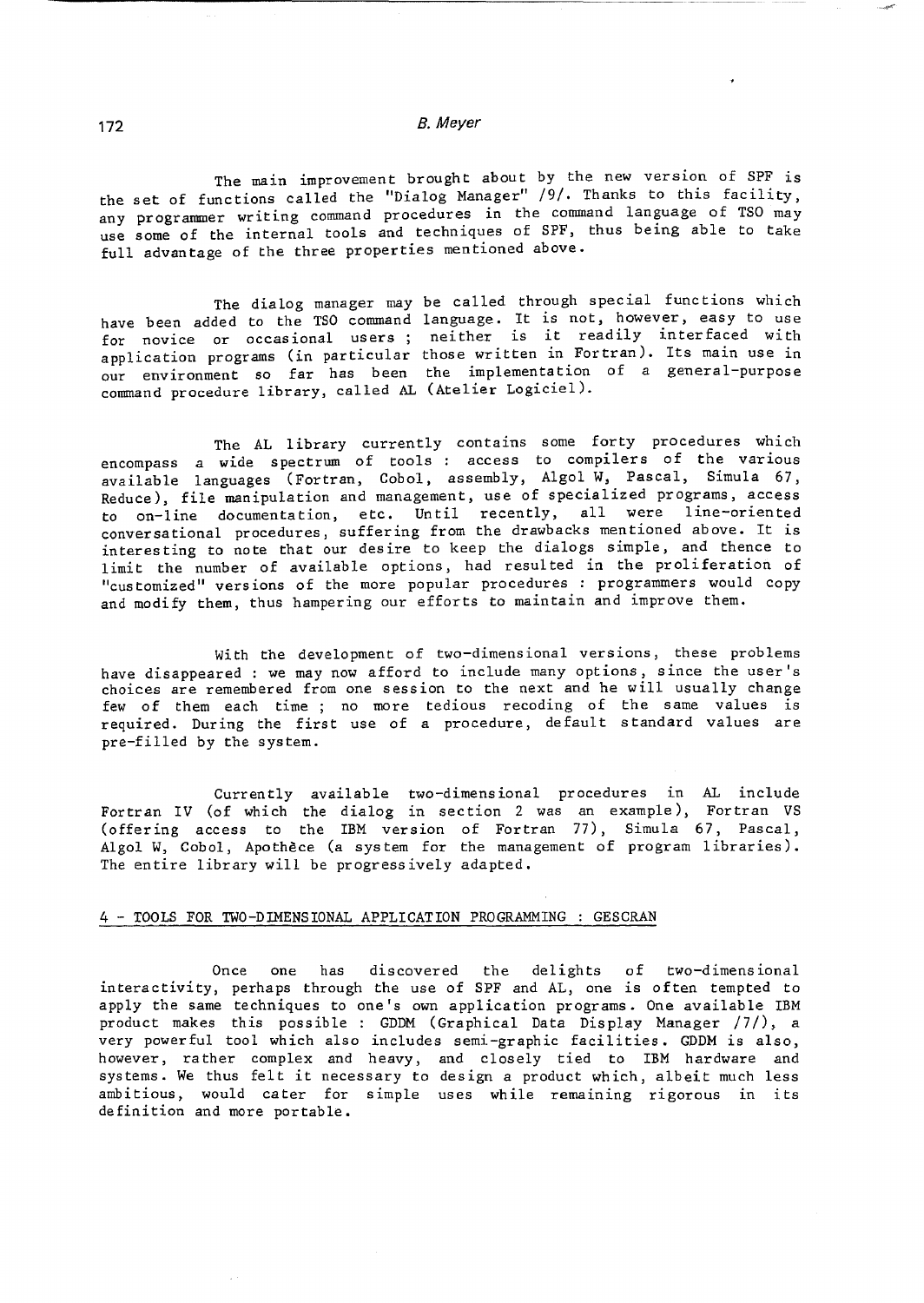The result of this effort is a package called Gescran (for "Gestion d'ecrans", screen management) /1/. Gescran is a set of Fortran subroutines, designed according to the methodological principles expounded in /13/; it allows the programmer to describe and manipulate objects called "screens", to allows the programmer to describe and manipulate objects called "screens" create rectangular "windows" in these screens, to define and change the attributes of these windows (such as associated text, color, brilliance, protection, etc.), and to visualize all or part of a screen on the available terminal. It is important to note that screens and windows are in no way bound to the display hardware: they are purely abstract objects, known to the program solely through a name, which in Fortran is implemented as an integer variable, used internally to contain an address and control flags; the only operation which may be applied to such a variable is its use as an actual argument in a call to one of the Gescran subroutines. Association with a physical screen occurs only when a visualisation subroutine is called.

Gescran works on the IBM 3270 series of screen terminals, but was designed so as to be adaptable to any terminals offering similar capabilities. The construction and manipulation of the data structures representing screens and their windows are entirely independent from the physical I/O operations.

Among the current developments, we shall mention a study aimed at interfacing Gescran with a graphics package, so that the programmer will have the possibility of describing a Gescran window as graphical and use the graphics package rather than Gescran to manipulate this particular window, provided of course the terminal used provides the corresponding facilities.

#### 5 - COMPUTER-AIDED SCREEN DESIGN : OONSCRAN

An important tool for the efficient use of Gescran, called Conscran, provides a higher-level interface for the design of screens as defined above.

The requirement for Conscran stennned from a problem which had been met by all Gescran users : before being able to write the sequence of subprogram calls which describes a set of screens and windows, one must design each screen by defining the position of its various windows, the parts they play in the interaction, their contents, color, protection, special features (e.g. blinking, reverse video), etc. Until Conscran became available, the best available technique for this phase was to use a sheet of paper and draw a picture of the screen. Such a medium and method appear rather primitive when compared with the aim pursued.

Conscran relies explicitly on concepts taken from Computer-Aided Design to improve the screen design process. It allows the programmer to perform such design in a two-dimensional interactive fashion: the screens will be "drawn" at the terminal, with all the resulting flexibility; various designs may be tried, observed, modified. Conscran automatically generates the Fortran subroutine containing the calls to Gescran subroutines which are necessary for the construction of the corresponding screens, thus freeing the programmer from a rather tedious task. Conscran stores the resulting screen designs in a data base, thus allowing for later retrieval and modification. It also generates a paper "map" of the screen, showing the position of the various windows, and a "legend" giving their attributes.

Our current efforts go towards extending Conscran to a system allowing for the design not only of individual screens, but of entire applications as well, using the same underlying principles.

Conscran itself is a two-dimensional interactive program, written in Gescran. Its aim is what may be called "Computer-Aided Screen Design".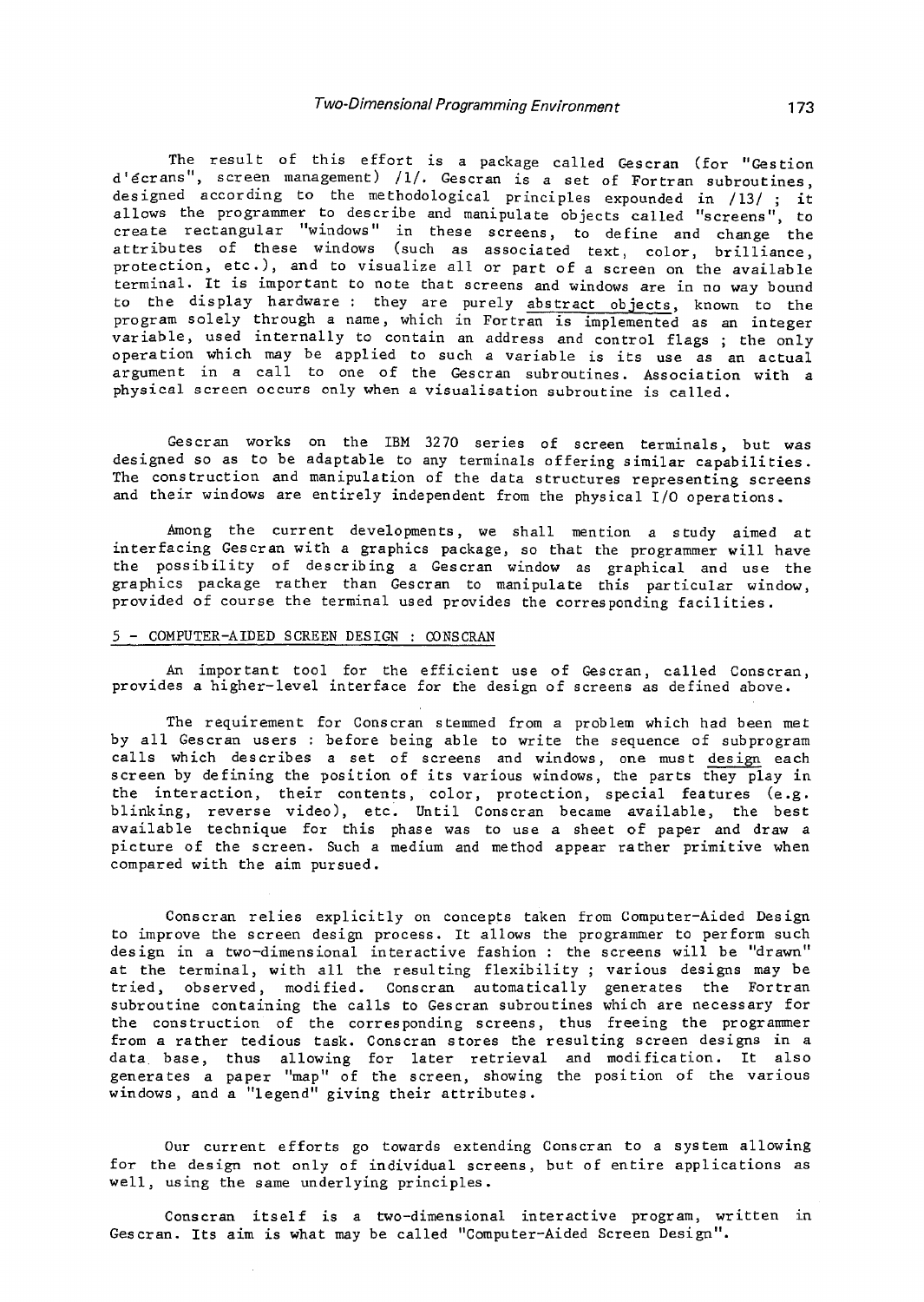### 6 - THE STRUCTURE OF DIALOG PROGRAMS

Even with the world's best tools, two-dimensional programming raises several difficult issues. One of the most delicate ones is the structure of dialog programs. The behaviour of such programs may usually be quite faithfully modeled by a state transition diagram: one execution of the program will correspond to a path in the associated graph.;

Below is an example of such a graph ; this is one of the applications which we have written with Gescran, the SVP system /5/, which allows users to ask (non-urgent) questions and get answers from the programming assistance service on their terminal. Only the "user" part is shown.



Except for its small size, this example is quite representative of the structure of page-oriented, menu-driven interactive programs. At every step in the execution, associated with one of the states in the diagram, the program outputs a screen; certain zones are then filled by the user ; after having checked the validity of the answers, the program will perform some action (usually reading or updating a data base). The next step depends on the user's choice, often expressed by his pressing some function key on the terminal. The labels of the edges in the graph correspond to these possible choices.

In a straightforward realization of this scheme, the program for an interactive, menu-driven application will consist of a number of "paragraphs", one per state, each looking somewhat like the following:

```
s tate x : 
     output screen for state x;
     repeat 
          read user's answers and his choice c for the next step;
          if error in answer then 
               output message 
     until no error in answer ; 
     record answer 
     case c in 
          c_1 : proceed to state x_1,
          c2 : proceed to state X2, 
          ........................... , c_n : proceed to state x_n
```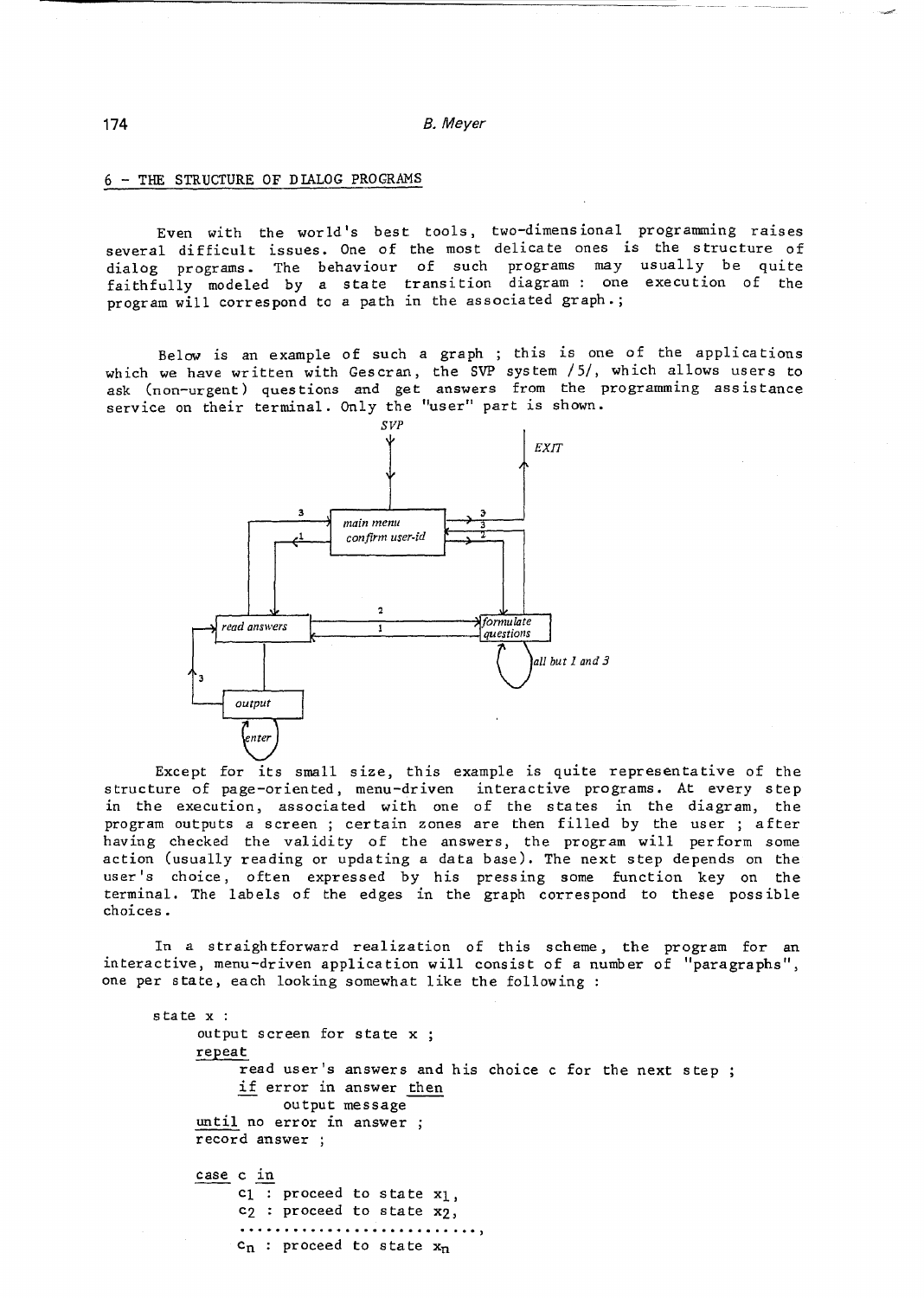Using such a scheme for the actual programming will result in programs with an intricate branching structure, belonging to the well-known ''bowl of spaghettis" type. It has been argued /2/ that such a structure should be avoided in the first place, by applying to the state graphs of menu-driven systems such restricting rules as are imposed by modern programming methodology upon the control structures of programs. We think that the analogy is wrong : designing the internal structure of an engineering product such as a program is really not at all the same as designing the external structure of a process involving humans, such as the dialog with a machine. In our opinion, the structural intricacy of the state graph of many interactive systems is an inherent property of these systems, and artificial "structuring" rules are pointless in this domain. The complexity of the graph may stem from various reasons: there may be temporary detours (corresponding e.g. to "help" keys), shortcuts (which were introduced at some point because a user requested, quite legitimately, the possibility to go directly from a certain state to another one, whereas he previously had to backtrack first to the initial menu), and multi-level exits (corresponding to "escape" keys or "quit" commands). Note that these requirements will defeat any effort to implement menu-driven systems by straightforward application of "structured programming" in its naive form.

Some authors have introduced special-purpose control structures to solve this problem; one example is the language PlAIN /16/, which uses "exceptions" as in Ada, CLU or PL/I. The use of such constructs seems only marginally preferable to that of ordinary jumps.

A much better solution, as it seems to us, is to completely disconnect the description of the overall structure of the dialog, i.e. the traversal of the graph, from the description of what happens at every step, i.e. the operations performed while in a given state. The latter may be treated with ordinary programming constructs ; for the former, the finite automaton, as used in compilation or real-time applications, is a helpful model. It will be quite useful (although not compulsory) to implement the systems in a table-driven fashion, i.e. represent the state transition diagram by a data structure (usually an array) rather than a function subprogram; using this te chnique, the changes in the scheduling of states, which are quite common as projects evolve and users request new facilities, will be easy to accomodate.

More precisely, we shall make use of ten program units on three hierarchical levels :

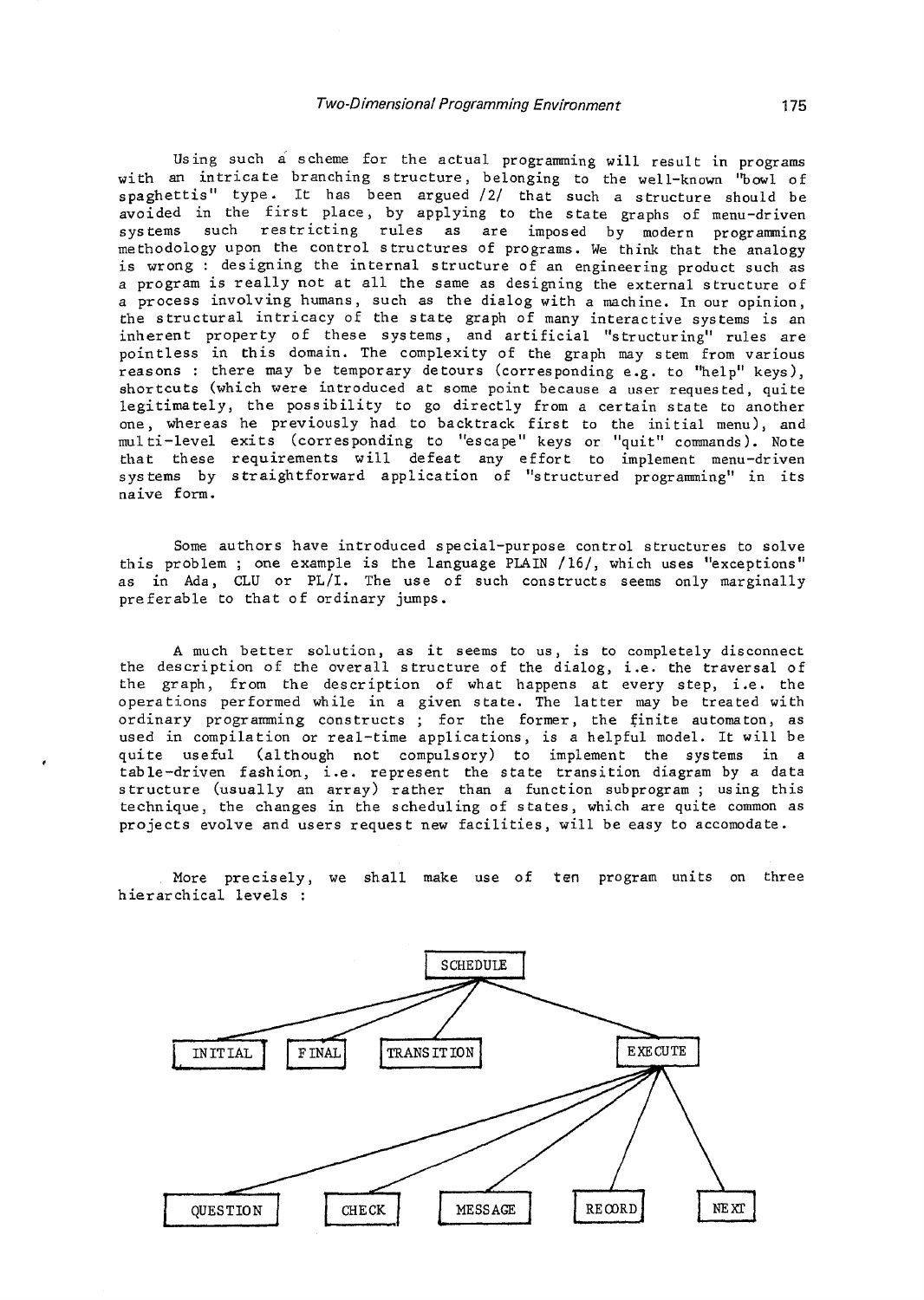SCHEDUlE only defines the traversal of the transition graph ; it knows nothing about the particular screens of a given application, and should be identical for all applications :

```
SCHEDUlE : 
     var current : STATE, label : CHOICE ;
     \overline{\text{current}} := \text{INITIAL};
     repeat 
          J
current := TRANSITION (current, 
label) 
           EXECUTE (current, label) ; 
      until FINAL (current)
```
TRANSITION is the function which describes the state diagram: TRANSITION (s, l) is the new state reached when leaving state s by the branch labeled 1. As mentioned above, TRANS IT ION may be represented either by a function subprogram or by a two-dimensional array, the latter leading to a more easily adaptable program.

EXECUTE does what is required in a given state: ask the right question, check the answer, perform the necessary action and return the choice c for the next step

```
EXECUTE (in s : STATE ; out c : CHOICE) :
     var c: CHOICE, a : ANSWER ;
     repeat 
          \frac{1 \text{ if not correct}}{\text{IWresaCF}} (a)
          a := QUESTION (s) ;
           correct := CHECK(a, s);MESSAGE (a, s)until correct;
     RECORD (a, s);c := \text{NEXT}(a, s)
```
QUESTION, CHECK, MESSAGE, REOORD and NEXT, on the other hand, are applica tion-speci fic. The call QUESTION (s) will output the screen associa ted with state s and read the user's answers :

QUESTION (in s : STATE) : output the screen for state s<br>read and return the answer a

CHECK (a, s) will return true or false depending on whether answer a is acceptable or not in state s ; MESSAGE  $(a, s)$  outputs the error message corresponding to answer a in state s, where CHECK (a, s) is false; RECORD  $(a, s)$  records answer a in state s, where CHECK  $(a, s)$  is true ; NEXT  $(a, s)$ determines from the user's answer a the exit label which was chosen for leaving state s.

It is natural to look for tools which may help in the construction of interactive systems described in the above framework. Some of the "author languages" in Computer-Aided Instruction (CDC's Plato or IBM's IMG for example) pursue similar goals. Can one use the above scheme to build general-purpose tools for helping in the design of interactive, full-screen applications? As mentioned before, this is our aim in the current extensions to Cons cran.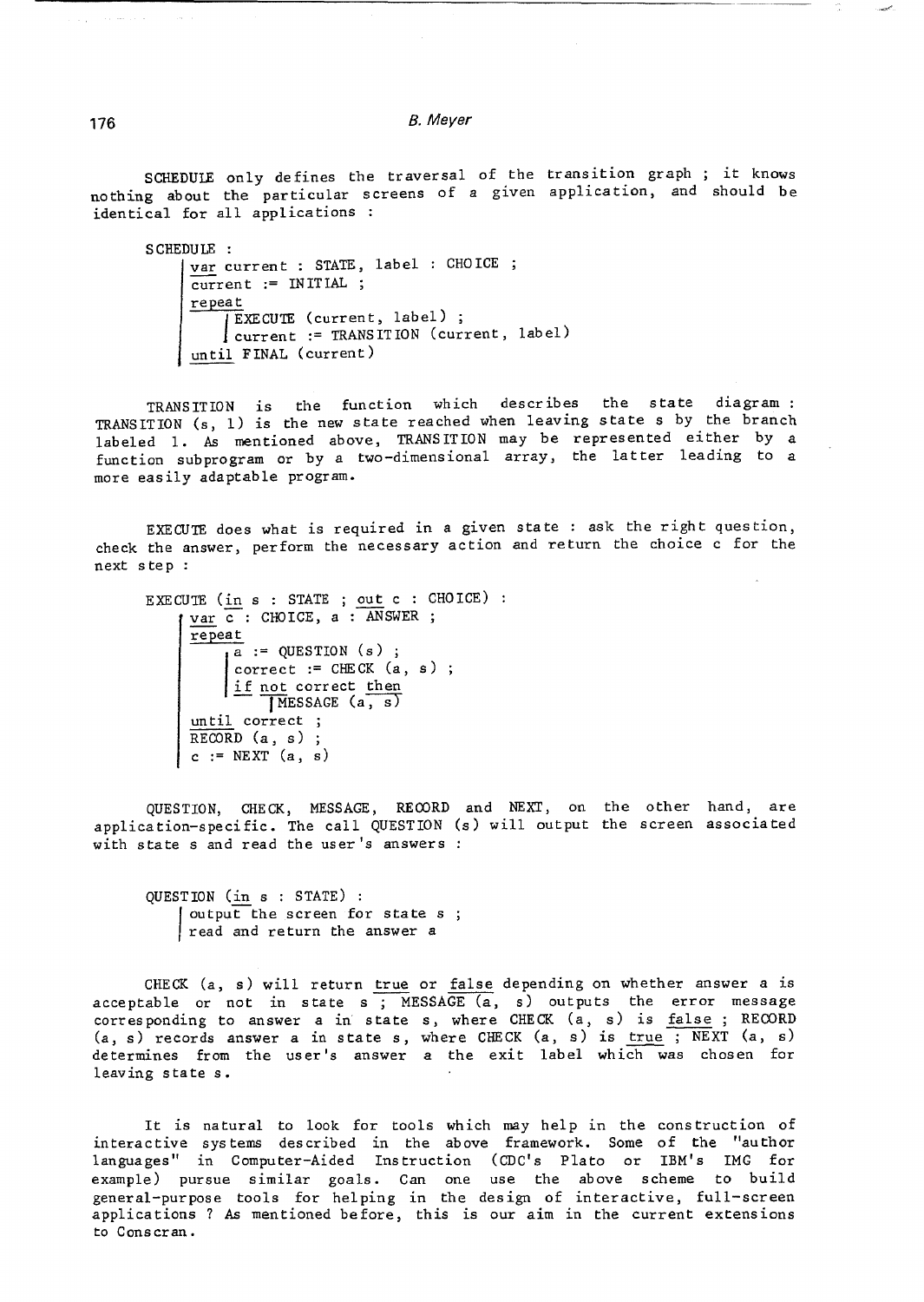#### Two-Dimensional Programming Environment 177

It is soon realized that this scheme cannot reasonably be implemented as presented above if what is sought is a modular, easily extendible system. A simple remark should convince the reader of this impossibility: if procedures such as RECORD, CHECK, MESSAGE, QUESTION or NEXT were to be put in a library, so as to be re-usable for various applications, then a closer look at the above design shows that these procedures must include among their parameters the state (s), but also the precise interactive application to which this state belongs. In other words, any such general-purpose should know about and discriminate amongst all states of all available applications using them ! This is clearly incompatible with any attempt at modularity.

As it is often the case which such problems, a proper solution may be found by going from procedure-oriented to object-oriented programming, i.e. by bas ing the structure of the program on the main data structures rather than on the functions to be performed. This is the direction that we have taken; we have been greatly helped in this effort by the availability in our computing center of one of the few generally available modular, object-oriented languages: Simula 67.

### 7 - USING A MODULAR, OBJECT-ORIENTED LANGUAGE : SIMULA

Simula 67 /6/ appears particularly well-suited for the practical application of the methodological principles introduced above. The main concepts are those which have been emphasized in /12/: abstract data types, top-down program and data structure design, genericity. Similar techniques could be applied to a descendant of Simula, Smalltalk /3/.

We will only outline part of the system design. In order to implement the above scheme, it is particularly useful to be able to use a structure corresponding to the abstract notion of a "state". The following characteristics are associated with every state s

- attributes of s: state number, screen to be output when s is reached ;
- operations which may be requested when the system is in state s QUESTION, CHECK, MESSAGE, RECORD;
- actions to be performed when s is reached : EXECUTE.

Such characteris tics correspond closely to what may be included in the basic program structure of Simula, the class, which is the implementation of an abstract data type : variables representing the attributes of each state, procedures (subprograms) representing the admissible operations, and statements representing the initial actions. One is thus quite naturally led to the design of a class STATE.

A fundamental property of Simula which will be used here is known as class prefixing: a class may be used as "parent" of other classes, which will inherit its characteris tics, to wh ich they will add their own refinements. Procedures may be specified at the level of the parent class, their realizations being given in the descendants ; usually these will not be the same in every descendant. Such procedures are declared as virtual in the parent class. Class prefixing and virtual procedures together form one of the best-known systems for the authentic top-down design of both program and data structures. Here they will allow us to define the class STATE with the following structure: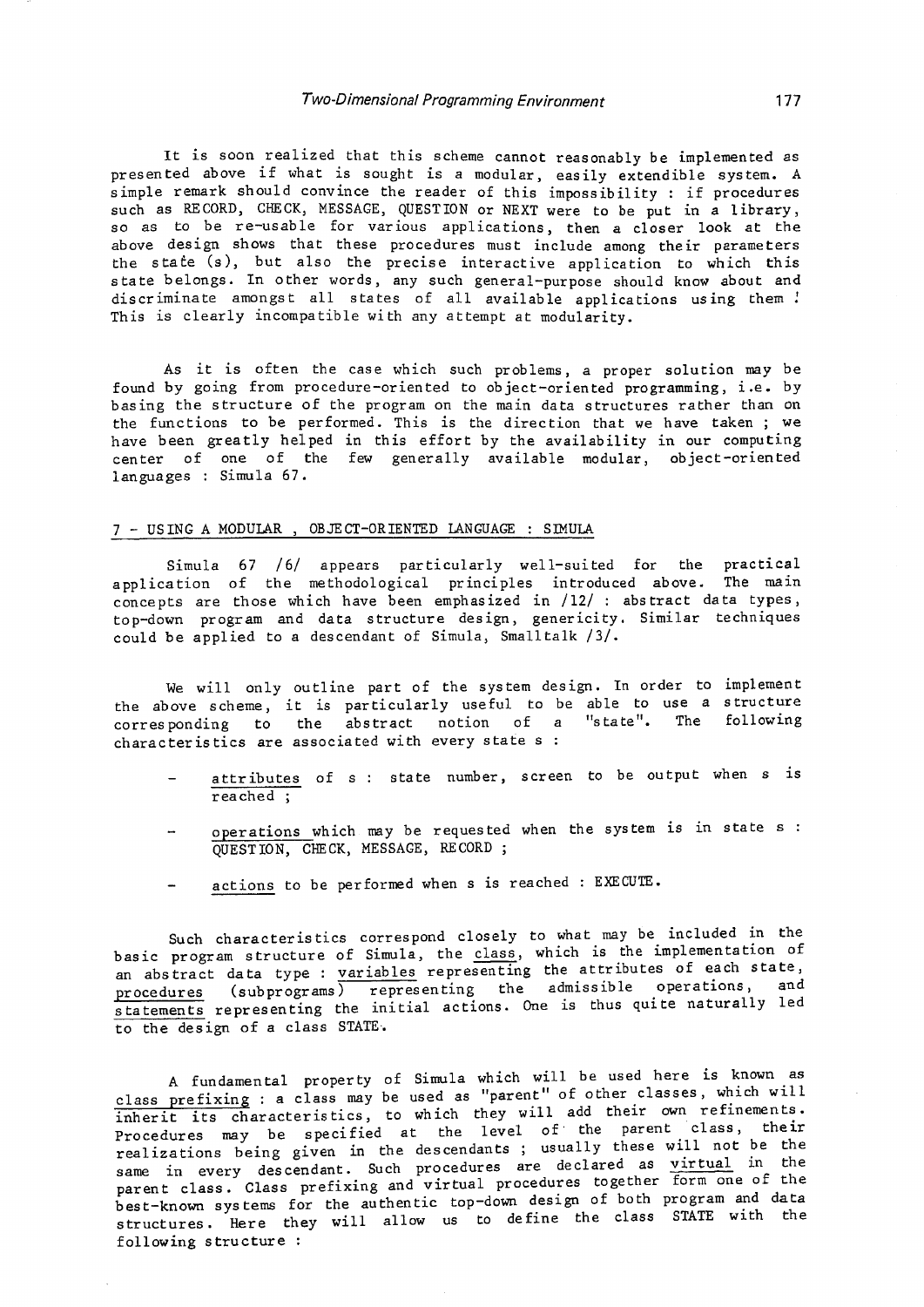```
class STATE ; 
     comment operations 
                                \ddot{\phantom{1}}virtual : 
                ref (answer) procedure QUESTION 
                boolean procedure CHECK ;
                procedure MESSAGE ; 
                procedure RECORD ; 
                ref (choice) procedure NEXT ; 
          begin
          procedure EXECUTE (c) ; ref (choice) c ;
                begin boolean correct;
                correct := false ; 
                while not correct do 
                     begin{min} ref (answer) a;
                     a := QUESTION ;
                     correct := CHECK (a);
                     if not correct then 
                          MESSAGE (a)
                     end validation 
                RECORD (a);
                c := NEXT (a)end EXECUTE ; 
     comment attributes : ;<br>integer screen;
                                    comment Recall that Gescran
                                                                          uses 
                                             integers to denote screens ;
```
#### end STATE

Class STATE defines the general properties of a screen. Procedure EXECUTE has now become part of this class ; the same is true for procedures QUESTION, MESSAGE, CHECK, RECORD and NEXT. Note that all these procedures have lost their "STATE" parameter (s in the procedure-oriented vers ion). There is an important difference between EXECUTE and the other five : at the level of class STATE, the latter, while needed, cannot be refined, since their precise implementation may only be known for a given STATE. They are thus defined at the STATE level as "virtual", i.e. only the procedure headings (partial specification) is given. In contrast, procedure EXECUTE is the same for all STATEs ; thus both its heading and body (which uses calls to the five virtuals) may be giver. at the level of class STATE.

For any given application, there will be a certain number of instances of class STATE, corresponding to the various states of the application. This instantiation concept is readily implemented by the prefixing mechanism:

STATE class INITIAL\_MENU ; begin ... end ; STATE class COMPILATION OPTIONS ; begin ... end ; etc.

The body of each of these subclasses will include the corresponding body for the procedures QUESTION, CHECK, MESSAGE, RECORD and NEXT.

One of the main benefits of this method is that it allows a truly modular construction of interactive applications, the general-purpose and application-dependent parts being programned separately. All problems pertaining to a certain state (formulation of the question, treatment of errors, recording of answers, etc.) are dealt with in the module (class) for that state, and there only; on the other hand, the module for a state does not know anything about its connections with the rest of the application's graph. Thus it becomes possible to add or change states, transitions between states etc. without disturbing anything in any module other than the ones associated with the states directly involved in the modification. Apart from its elegance, such a modular, object-oriented programming yields software products on which modifications and extensions ,are much easier to perform than with programs structured in a more conventional, procedure-oriented fashion.